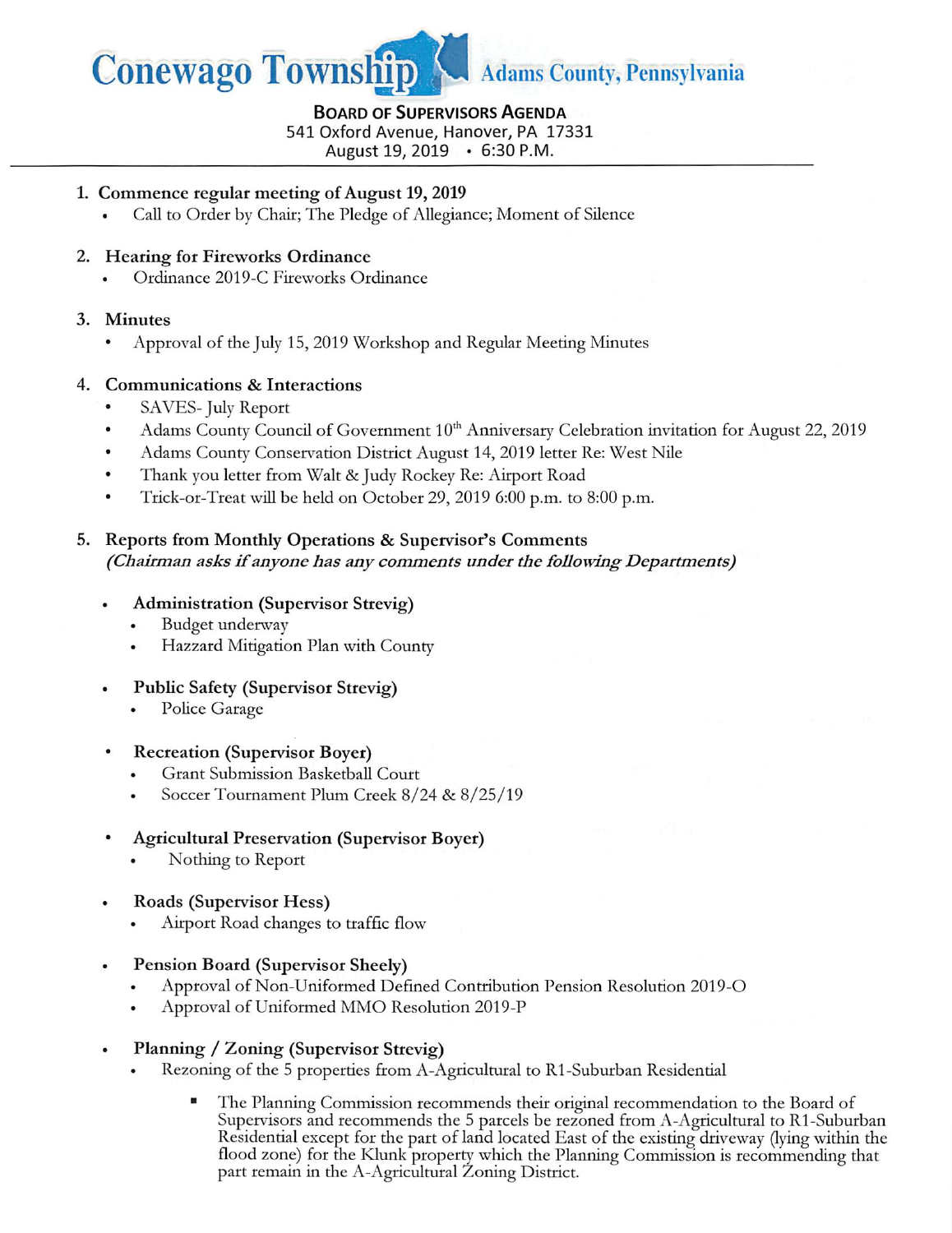

#### Board of Supervisors Agenda

541 Oxford Avenue, Hanover, PA 17331

August 19, 2019 • 6:30 P.M.

- Stormwater (Supervisor Strevig)
	- MS4 Permit annual report being completed due Sept. 30,2019

# 6. Secretary/ Treasurer's Report

- Approval of the Secretary/Treasurer's Report
- Approval of the bills paid/To be paid, July 10, 2019 August 15, 2019

# 7. Public Comment

# 8. Reports from Departments

- Police Department- (Acting Chief Baumgardner)
	- Police Report July
- Township Solicitor- (Attorney Tim Shultis)
	- Update
- Township Manager
	- Staff Report
- Township Engineer
	- Engineer Report- July
	- Change orders street projects
	- Payment request street projects

#### 9. Code Enforcement

- Activities summary from Zoning/Code Enforcement Officer dated August 13, 2019
- Electronic waste recycling will occur September 7, 2019 from 9 a.m. to 12 noon at the Conewago Township Building

# 10. Subdivision & Land Development

- Subdivision & Land Development Status Report (SALDO) dated August 13, 2019
- Planning Commission Meeting minutes dated August 1, 2019
- Smith's Specialized Automotive, LLC 1374 Carlisle Pike, Preliminary/Final LDP
	- Waiver request from Section 135-32.U, requiring oversized parking space with drive-through capability — recommended by the planning commission
	- $\blacksquare$  Waiver request from Section 135-43. D, requiring a combination of landscaping trees recommended by the planning commission
	- Waiver request from Section 76-26.C.(3), requiring minimum pipe size of 15 inches recommended by the planning commission
	- Motion by the Board of Supervisors to approve or deny the Preliminary/Final Land Development Plan and Resolution 2019-N with the condition that all the Township Engineers comments are satisfied.